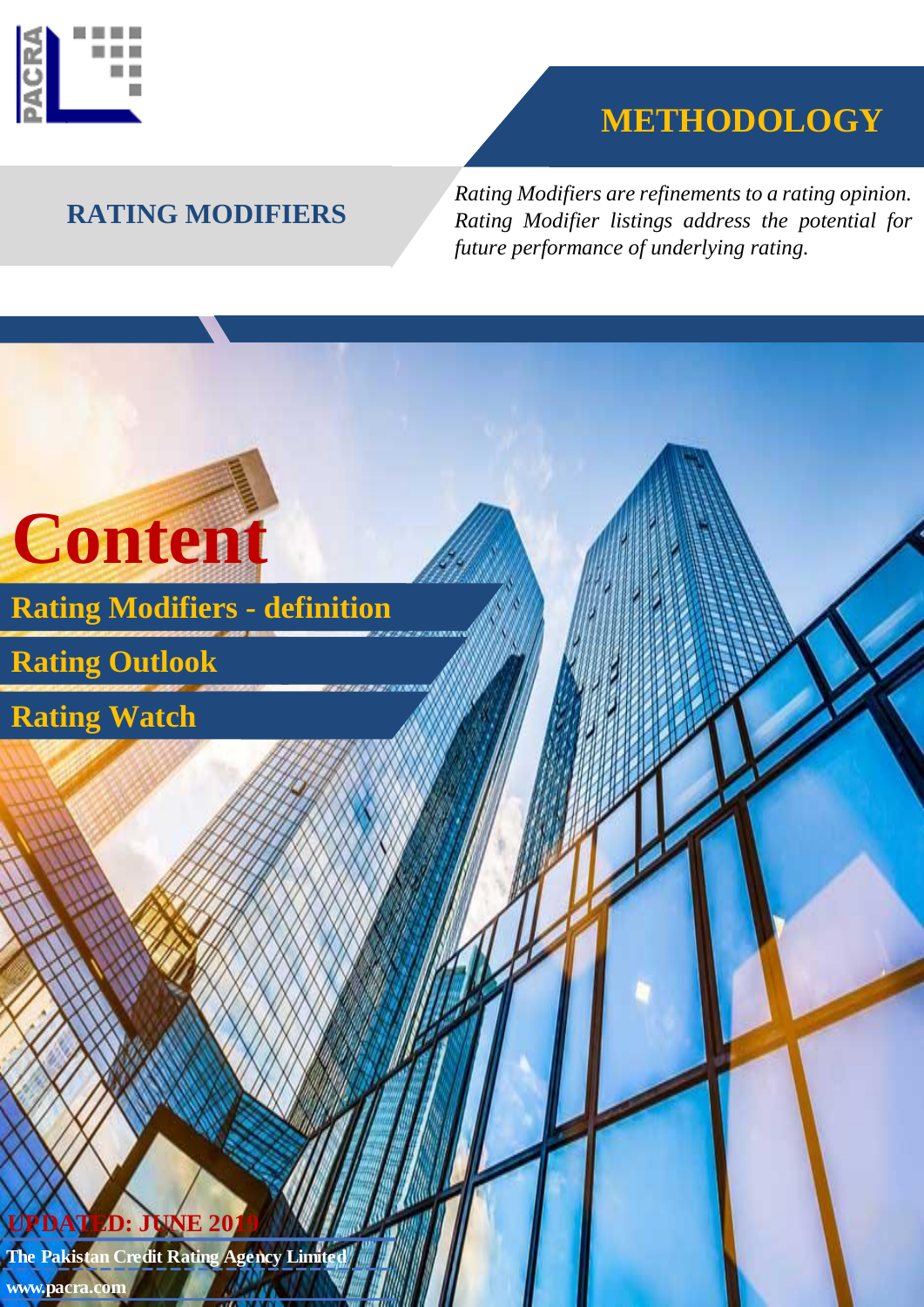

#### **1. RATING MODIFIER**

*A sound financial ecosystem is critical for functioning of any economy. It is defined by interaction of providers of funds - savers, users of funds - borrowers, financial institutions, and regulators. This system ensures smooth flow of funds between savers and borrowers; wherein, financial institutions provide platform for their interaction. Regulatory oversight safeguards the sanctity of this system. Like all systems, financial system has its own set of challenges. The most prominent being "Risk"; the risk that some participant may not be able to meet its commitments. All participants do their best to manage this risk to maximize their return. This is not possible unless we have independent information on this risk. Here comes expertise of rating agencies, providing independent opinion on credit risk. Flow of funds is only possible when the provider of funds has confidence that user of funds will be able to return these in a timely manner and as committed. Ratings help build this confidence. A higher rating means higher likelihood of timely repayment compared to a low rating. Our ratings are forward-looking and reflect our expectations for future financial and operating performance. However, historical results are helpful in understanding patterns and trends of a company's performance as well as for peer comparisons.*

**1.1** Ratings reflect forward-looking opinion on creditworthiness of underlying entity or instrument; more specifically it covers relative ability to honor financial obligations. The primary factor being captured on the rating scale is relative likelihood of default.

**1.2** Rating modifiers are refinements about a rating opinion that PACRA may use. Rating modifier listings address the potential for future performance of underlying rating. These are annexed after assigning the rating from the rating scale. A rating modifier listing, however, does not mean a rating change is inevitable and rating changes may occur without the ratings having first appended with a modifier.

**1.3** PACRA has two types of rating modifiers – rating watch (RW) and rating outlook (Outlook).

#### **2. RATING OUTLOOK**

**2.1** Rating outlook indicates the potential and direction of a rating over the intermediate term in response to trends in economic and/or fundamental business/financial conditions. It is not necessarily a precursor to a rating change.

**2.2** Outlooks have a longer time horizon. PACRA updates all its ratings on an annual basis. Hence, the annual review would also update the latest status of the outlook. Rating outlooks indicate the likely direction of a change in the rating upon the translation of the rating outlook:

- Positive: Indicates the likelihood that a rating may be raised;
- Negative: Indicates the likelihood that a rating may be lowered;
- $\triangleleft$  Stable: Indicates that a rating is not likely to change;
- Developing: "developing" designation is used for unusual situations in which there are conflicting elements or future events are so unclear that the rating could be raised or lowered or maintained.
- **2.3** The following points should be considered while interpreting an outlook:
	- An outlook merely indicates PACRA's view that the rating could be changed if the scenario upon which the rating is based does not transpire. Hence, a very highly rated issuer may have a negative outlook associated with the assigned rating, while an issuer with a low rating may have a positive outlook.
	- An outlook reflects PACRA's view regarding the trends and risks affecting the long-term rating prospects of a specific issuer. As such, it isn't necessary for companies within a given industry peer group to have the same outlooks.
	- $\bullet$  If an outlook translates into a rating change and an outlook is then assigned to the changed rating, such an outlook is a new outlook yet to translate.